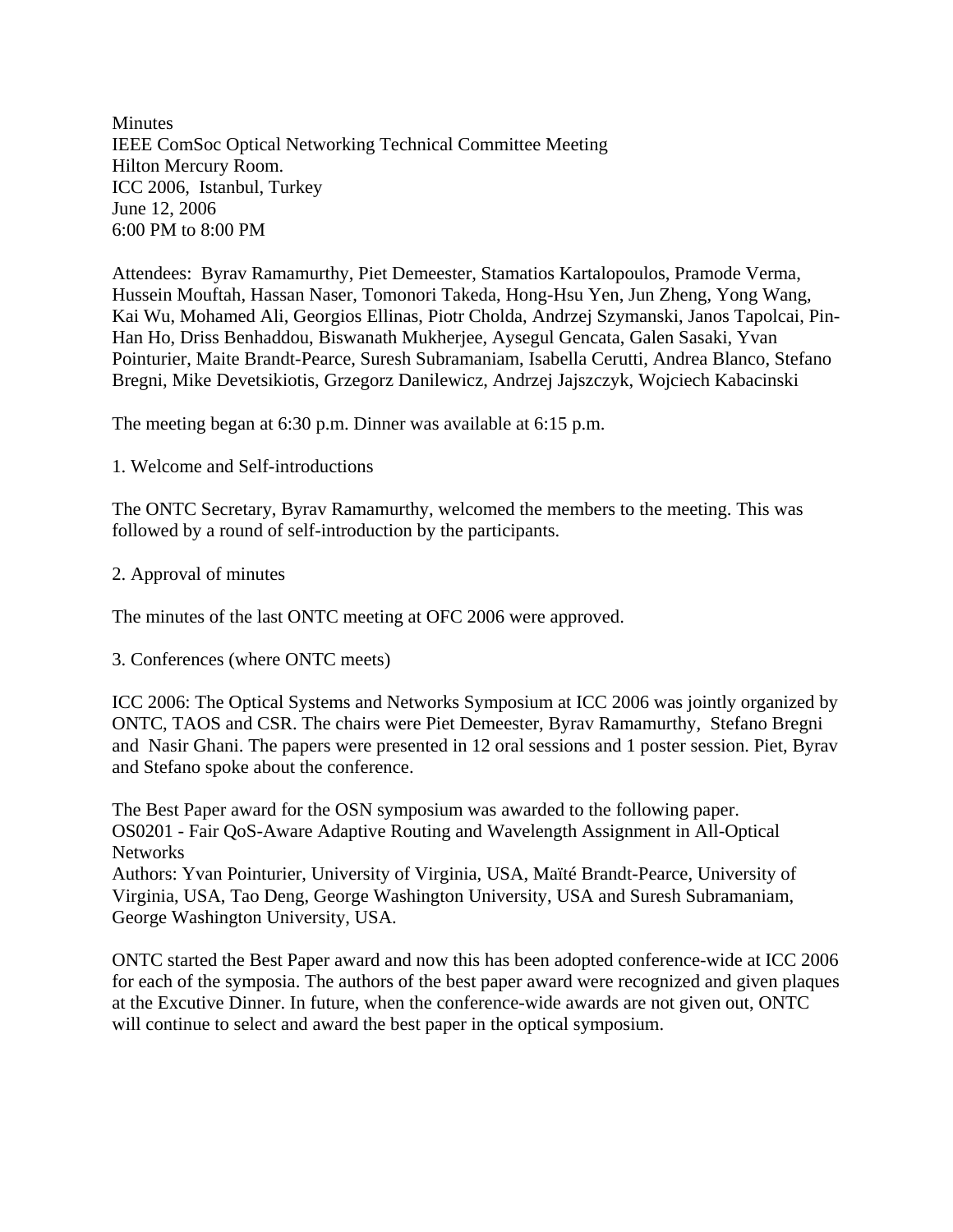Biswanath brought up the issue of authors of accepted papers not presenting their papers at their sessions ("no-shows"). Authors of accepted papers must be required to attend the conference and present their papers.

There was a discussion on this topic by several committee members. No-shows must be tracked and confirmed in future ONTC events and the authors contacted to seek an explanation for their absence. In extraordinary circumstances, if the authors are not able to attend the conference, an alternate presenter must be identified in advance by the authors. In any case, the symposium chairs and the session chairs must be informed by the authors about this well in advance of the conference. If authors are unable to present their paper in person, their papers may be considered for poster sessions where the impact of no-shows may be less. ONTC (and ComSoc) will need to create a policy to impose possible penalties upon or blacklist authors who have several no-shows at ONTC/ComSoc-sponsored events.

GLOBECOM 2006: GC 2006 will be held in San Francisco, CA from Nov. 27 – Dec. 1, 2006. The Advanced Technologies & Protocols for Optical Networks Symposium organized by ONTC will feature 9 oral sessions and 1 poster session. The Co-chairs are Maurice Gagnaire, ENST Paris, Nasir Ghani, Tennessee Technological University and the Vice-Chair is Suresh Subramaniam, George Washington University. Suresh provided an update about the conference.

OFC 2007: OFC 2007 will be held from March 25-29, 2007 in Anaheim, CA. This year, again, OFC will be held jointly with NFOEC 2007. The deadline for paper submissions is in October 2006 and author notifications are sent out in December.

Biswanath said OFC 2007 will have room to accommodate more papers and additional sessions such as on access networks. The Networks category team will also support activities such as keynote and invited speakers in the symposium. Biswanath emphasized the need to enlarge the networking area participation in the conference, which is co-sponsored by IEEE ComSoc. He invited colleagues and committee members to consider submitting 3-page papers to the conference.

Mohamed initiated a discussion on the OFC review process. The OFC review process involved a few reviewers handling hundreds of submissions. The review process was different from those at Globecom and ICC.

Regarding the problem, Biswanath responded that the number of typical submissions in the optical networking category each year is about  $150 \, (<\, 200$ ). The papers are sent to the technical committee. The entire set of people in the committee takes care of the submissions. Biswanath encouraged everyone to continue supporting the conference and submit his/her papers. Both Doug and Byrav also said that the conference is very different from the others in terms of the length of the papers and the objectives. OFC is jointly organized by the Optical Society of America (OSA) with IEEE LEOS and IEEE ComSoc.

ICC 2007: ICC 2007 will be held in Glasgow, Scotland, UK from June 24-28, 2007. The Optical Networks And Systems symposium will be chaired by Suresh Subramaniam, Stefano Bregni, Wojciech Kabacinski and Admela Jukan and is co-organized by ONTC, TAOS and CSR.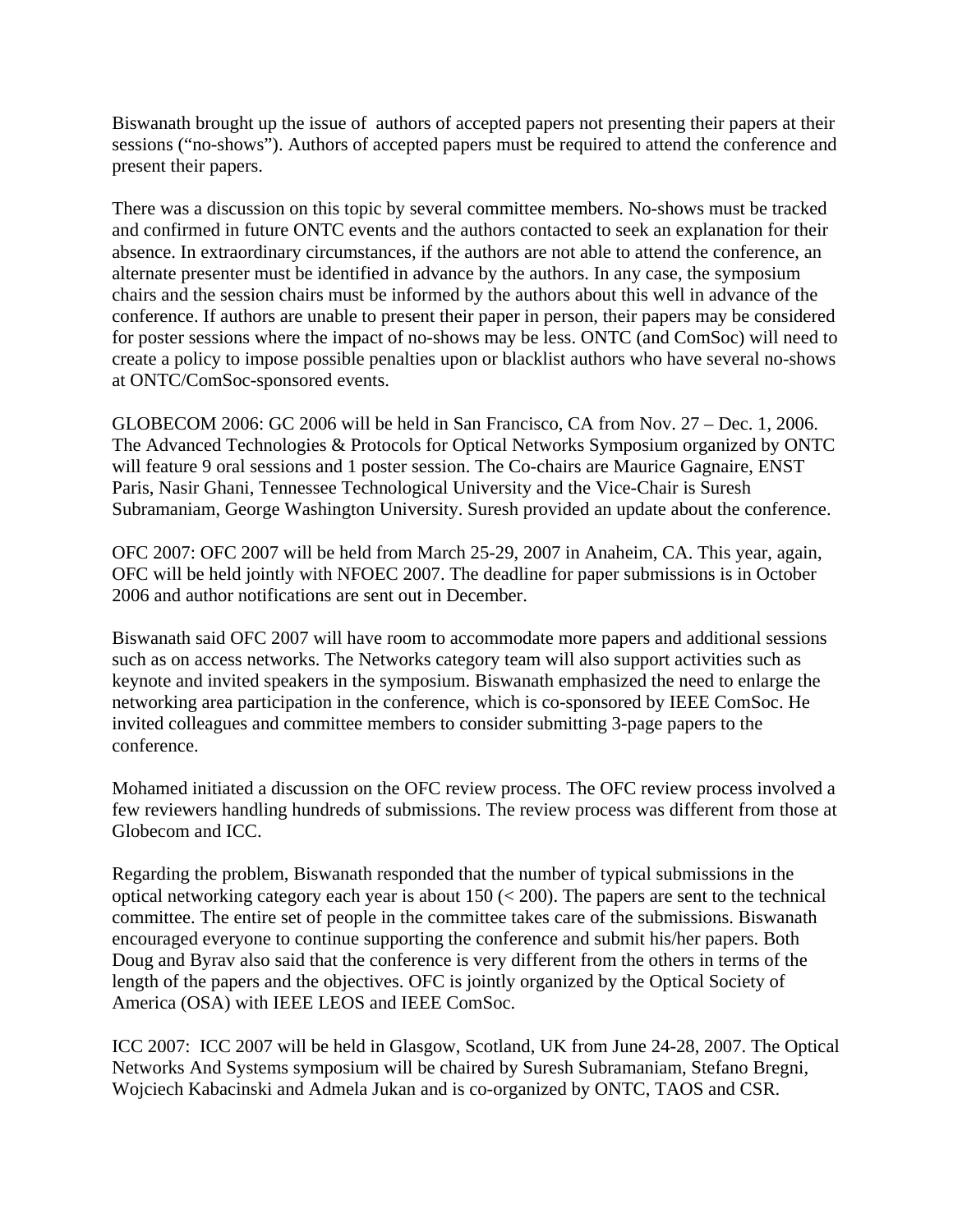Stefano reported on the conference organization process. He said the TPC is being formed, and the people who would like to serve in the symposium are being identified. The current process and schedule are satisfactory. He also stated that we had about 200 submissions to the optical networking symposium to ICC 2006, which is a record high. The major reason for the large number of submissions is that we attracted the physical layer papers to the symposium. We hope to adopt a similar policy at ICC 2007.

Globecom 2007: GC 2007 will be held from Nov. 26-30, 2007 in Washington, DC. Byrav announced that ONTC will again propose to organize a symposium on optical networking. Admela Jukan, Ahmed Kamal and Achille Pattavina were identified as symposium co-chairs with George Ellinas as the Vice Chair. Stefano suggested working towards reducing the number of symposia of the whole conference and organizing symposia with more fixed titles and objectives. Following this, Byrav and George responded that coordination across symposia and technical committees may be needed. Some flexibility must be provided in the selection of title of each symposium to the symposium chairs since the research interests and topics could change from year to year.

ICC 2008: ICC 2008 will be held 19-23 May 2008 in Beijing, China. ONTC will propose a symposium on optical networking topics. George Ellinas will chair the symposium with others.

## 4. Other Conferences

Broadnets 2006: The Broadnets 2006 conference will be held in October 2006 in San Jose, CA. Byrav Ramamurthy and Ahmed Kamal are the Optical Symposium TPC Chairs and Suresh Subramaniam is a General Chair. The Optical Symposium will also award a Best Paper award. Several ONTC members serve on the TPC and organizing committees.

ICTON 2007 will be held in Rome, Italy from July 1-5, 2007. ICTON has a special method to select the TPC according to different countries and numbers. Please refer to the official conference website for submission deadlines. Next year we will have a specific committee for optical networking at the conference.

ONDM 2007: The 11th Conference on Optical Network Design and Modelling will be held May 29-31, 2007 in Athens (Greece). The conference chairs are Ioannis Tomkos, AIT, Greece and Fabio Neri, PoliTo, Italy.

APOC 2006 will be held in Gwangju, Korea in September 2006. APOC is technically cosponsored by IEEE ComSoc and OSA.

DRCN 2007 The 6th International Workshop on Design and Reliable Communication Networks, to be held in La Rochelle, France in October 2007.

HPSR 2007 will be held May 31 to June 1, 2007 and hosted by Polytechnic University, Brooklyn, New York. HPSR 2006 was held in Poznan, Poland with Wojciech Kabaciñski as the General Chair.